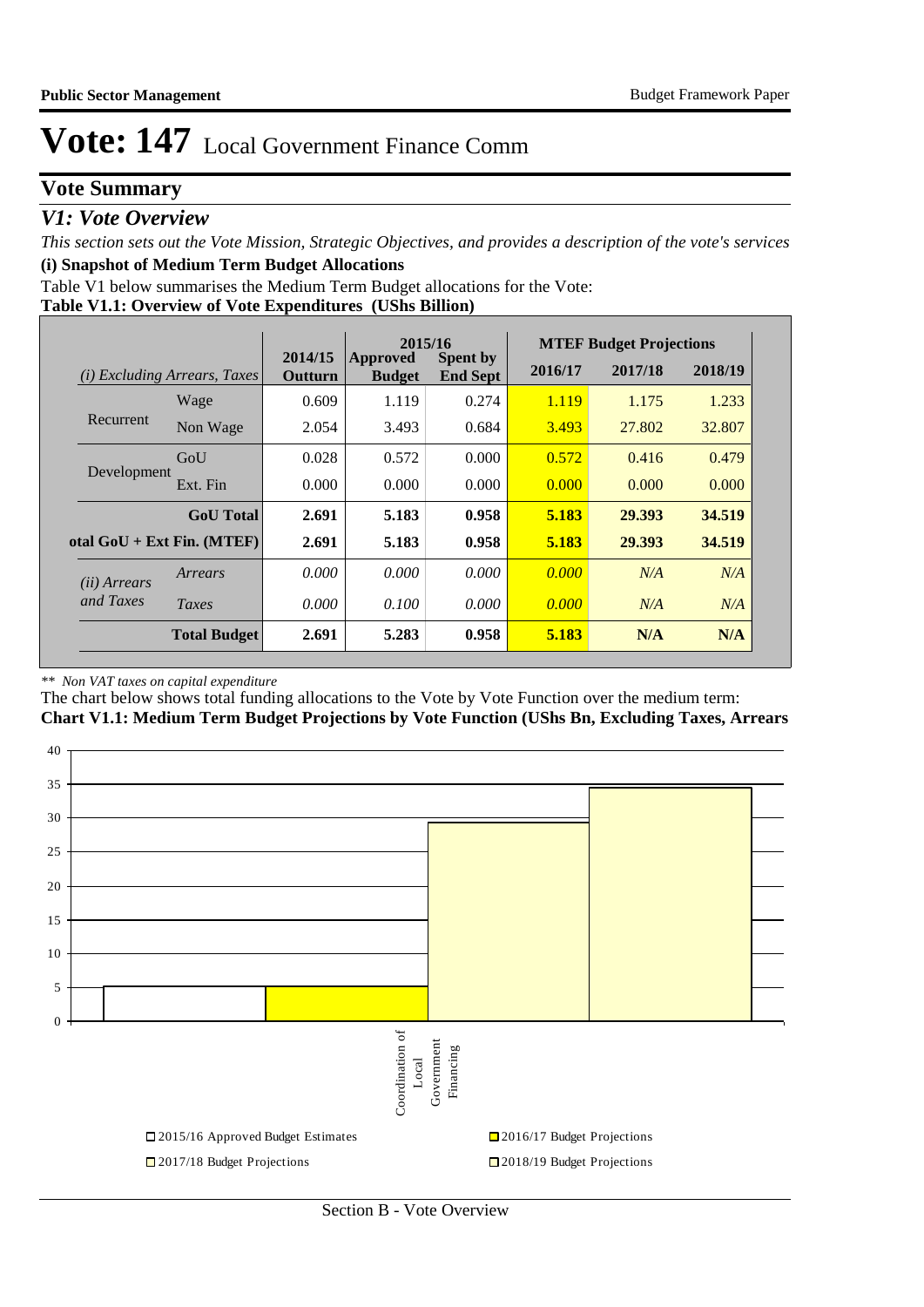### **Vote Summary**

#### **(ii) Vote Mission Statement**

The Vote's Mission Statement is:

 *To offer credible and evidence -based advice to government on financing Local Governments*

#### **(iii) Vote Outputs which Contribute to Priority Sector Outcomes**

The table below sets out the vote functions and outputs delivered by the vote which the sector considers as contributing most to priority sector outcomes.

#### **Table V1.2: Sector Outcomes, Vote Functions and Key Outputs**

| <b>Sector Outcome 1:</b>                                                                                        | <b>Sector Outcome 2:</b>                                                                                 | <b>Sector Outcome 3:</b>                                                                                     |  |  |
|-----------------------------------------------------------------------------------------------------------------|----------------------------------------------------------------------------------------------------------|--------------------------------------------------------------------------------------------------------------|--|--|
| <b>Harmonized government policy</b><br>formulation and implementation at<br>central and local government level. | <b>Improved institutional and human</b><br>resource management at central and<br>local government level. | Coordinated monitoring and evaluation<br>of policies and programmes at central<br>and local government level |  |  |
| Vote Function: 1353 Coordination of Local Government Financing                                                  |                                                                                                          |                                                                                                              |  |  |
| <b>Outputs Contributing to Outcome 1:</b>                                                                       | <b>Outputs Contributing to Outcome 2:</b>                                                                | <b>Outputs Contributing to Outcome 3:</b>                                                                    |  |  |
|                                                                                                                 | None                                                                                                     | <b>Outputs Provided</b>                                                                                      |  |  |
|                                                                                                                 |                                                                                                          | 135302 LGs Budget Analysis                                                                                   |  |  |
|                                                                                                                 |                                                                                                          | 135303 Enhancement of LG Revenue<br>Mobilisation and Generation                                              |  |  |
|                                                                                                                 |                                                                                                          | 135304 Equitable Distribution of Grants<br>to LGs                                                            |  |  |

## *V2: Past Vote Performance and Medium Term Plans*

*This section describes past and future vote performance, in terms of key vote outputs and plans to address sector policy implementation issues.* 

#### **(i) Past and Future Planned Vote Outputs**

#### *2014/15 Performance*

Staff remuneration structure was prepared and reviewed and Team Building undertaken on 17th September 2014. In addition 5 staff were recruited and inducted and Performance Report was prepared and submitted to Top Management

Under staff welfare the Health Insurance was approved implementation awaiting harmonization with the national health insurance policy but Staff SACCO was formed and Health Insurance Policy issues were incorporated in the Human Resource Policy

Team Building Session was held with a Guest Speaker presenting a Paper on "The Role of LGFC in promoting Fiscal Decentralization in Uganda, An Outsider Perspective"

133 approved Final LGs budgets from Ministry of Finance were analyzed and feedback was provided and Analytical Report by Grant for the 111 Districts and 22 Municipalities with graphical presentations were produced.

3 taskforce meeting were held to discuss and extract the issues from the budget analysis and issues extracted were submitted to MOFPED for consideration and implementation.

Field visits to validate fiscal data were conducted in 10 LGs in Kamwenge, Mitooma, Moroto Municipal council, Tororo, Municipal Council and Gulu Municipal council, (Nwoya, Kitgum, Kaabong, Serere, and Bududa) (Nebbi, Manafwa, Zombo, and Amuria)

Local Revenue and expenditure data was captured from the latest available LGs final accounts (FY 2012/2013) for the 111 district local governments, and 20 municipal councils (of the 22 municipal councils) and 142 Town councils (of the 174 Town councils) and analysis of 133 approved final LG budgets for compliance on legal requirements was carried out

Data from the FY 2012/13 final accounts has been captured for 108 DLGs of the expected 111 DLGs, 21 MCs of the expected 22 MCs and 168 TCs of the expected 174 TCs and Data was captured from the FY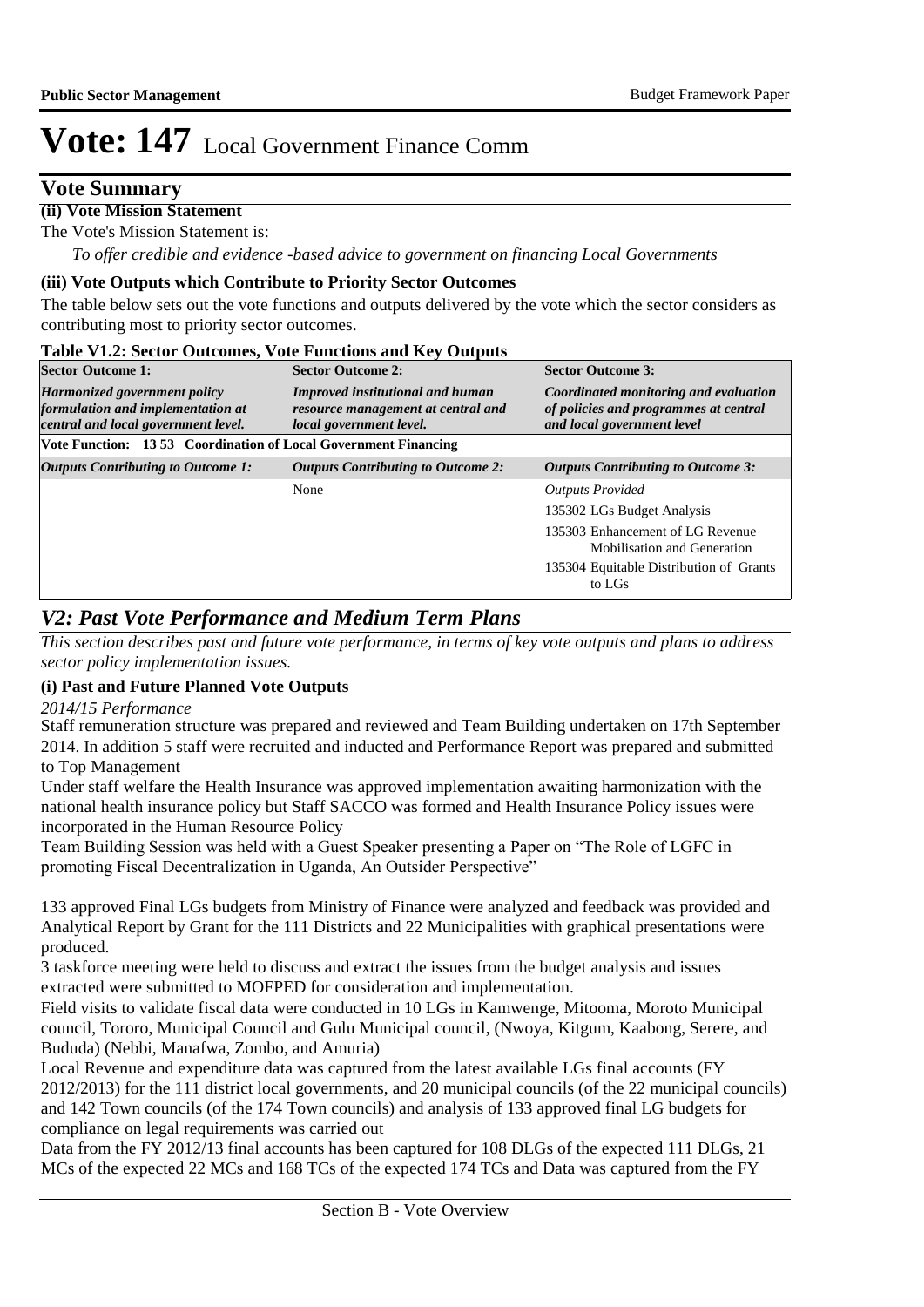### **Vote Summary**

2014/15 approved LG Budgets into LGBARS for the entire 133 Vote holder LGs Provided skills in budget formulation to the districts of Kiruhura, Oyam, Kamuli, Mayuge, Yumbe, Kitgum, Bulisa, Kyankwanzi and kaliro

The following Local Government were supported in the establishment of local revenue databases Rukungiri DC,Rukungiri MC, Ntungamo DC,Ntungamo MC,Kayunga DC,Kayunga TC, Jinja DC,Jinja MC, Mbale DC,Mbale MC, Kumi DC,Kumi TC, Lira DC, Lira MC, Gulu DC, Gulu MC Kamuli, Kaberamaido, Dokolo, Mpigi , Mityana, Kiboga Mubende, Kayunga, Kapchorwa, Sironko, Nakasongola, Kitgum, Apac, Mubende Buikwe,Bukedea,Amolatar,Moroto,Napak and Hoima. Buikwe, Nkokojeru,Njeru, Bukedea,Amolatar and Napak. Moroto M.c and Hoima Mc.

36 urban councils out of 30 were support to improve on methods of collecting property rates (Patongo TC, Agago TC,Ayer TC, Abim TC, Butemba TC, Ntwentwe TC, Bukomero TC, Nsiika TC, Kitwe TC,Rwashamaire TC,Katerea TC and Kabuyanda TC councils Migeera T.C, Otuke T.C, Lwakhakha T.C, Rubaare T.C, Rwebisango T.C, Kakumiro, T.C, Mponhdwa T.C Kasilo T.C Katooke TC, Kaberebere TC, Kakooge TC, Kijura TC, Karugutu TC, Kalungu TC, Kibingo TC Mateete TC Namayumba,Ngoma, Buyende,Buikwe, Ishongoro,Yumbe and Maracha

Local revenue coordinating committee (LRECC) meeting was conducted to discuss the proposed review of legal provision for local revenue collection and one was held to discuss the proposed review of the legal provisions for local revenue mobilization.

Another LRECC meeting was held to further discuss and conclude on the proposed review of the legal provisions for local revenue mobilization and to also discuss the effect of revoked licenses and cess on produce on revenue performance and service delivery and the Importance of local revenue data bases on revenue enhancement process. No regional meetings were held to disseminate best practices on local revenue enhancement practices

7 sectors (Agriculture, Health, Education, Water, Works, Trade and Gender) negotiations meeting for Sector conditional grants were successfully conducted between late September and early October 2014, and 2 LGBC meeting were successfully conducted. The midterm review of negotiation meetings were held for each of the seven sectors and progress was commendable

A concept note on Equalisation Grant was discussed and adjusted/ refocused. The analytical report on LG budgets for FY2012/13 was produced and recommendations made.

The questionnaire for the extent of implementation of extension of grants to LLGs was pre tested in Rubirizi District and its redesigned as per the findings from the field. The data collection tool/ checklist was reviewed and tested in a sample of LGs

Copies of the agreements were submitted to sectors, LG Associations and cross cutting ministries and agencies for onward dissemination to LGs and implementation.

In regard to Finalizing the report on the effectiveness of equalization grant on service delivery the assessment was taken to four districts and reports prepared

Procurements were carried out for commission utilities, consumables and other planned logistical operations and some bills were settled. A consolidated procurement and disposal plan were prepared and submitted to PPDA and management. Rent for office accommodation was paid.

Guidelines were provided for cash management and internal audit reports were prepared.

LGFC website was updated and 1 Epson projector, 1 Laptop for SMISO, 2 desktop computers for CS and DFA were purchased, laptops were procured and licenses for tracking.

Board of Survey was carried out for unserviceable equipment

4 Finance and Administration committee meeting were held and recommendations submitted to the Commission for approval. 4 Research and Policy committee meeting were held on going activities and to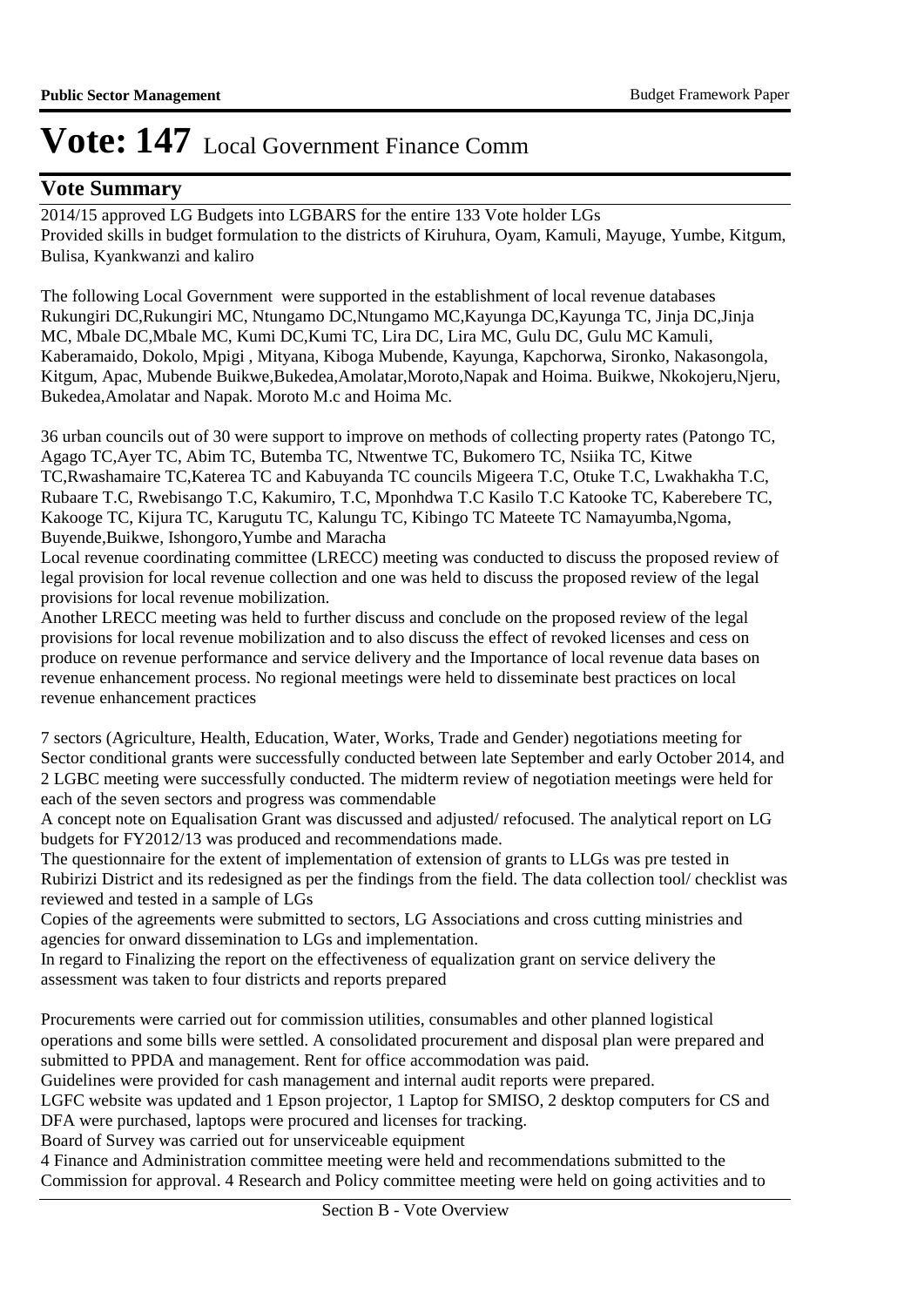## **Vote Summary**

discuss plans for FY 2015-16. 6 technical staff meeting was held to discuss the planned activities for the quarter and implementation is taking place. 2 general staff meeting was held to discuss staff welfare issues, fleet management and share information on departmental activities. 1 audit committee meeting held and recommendations implemented.

A midterm review of the Commission's current Strategic Plan was conducted and it showed 40.6% progress done on activities

The Regional Budget Framework Paper workshops were attended and a report was compiled, Monitoring was done in the districts of Nebbi lg/Tc; Kumi lg/Tc; Kayuga lg/Tc; Kapchorwa lg/Tc; Masaka lg/Mc; Iganga lg/Tc Nakasongola, Bukedea,

#### *Preliminary 2015/16 Performance*

One staff team building retreat was held and it discussed the factors that affect the effective performance of the Commission and how they can be addressed. Term of Reference to carry out LGFC organizational analysis for effectiveness and efficiency were developed and discussed

One Task force meeting was conducted to discuss the budgets for local governments and strategy to be used in analyzing them and Data was processed and captured in the fiscal data bank from LGs approved final Accounts. Technical support in budget formulation was provided to six (6) district local governments of Ibanda, Rukungiri, Moyo, Amuria, Manafwa and Ntoroko. Field reports are being prepared. Technical officers in LGs were given training regarding the guidelines on the steps involved in the budget process/ cycle to LGs, guidelines to members of the budget desk regarding their roles and responsibilities in the budget cycle, how to utilize the manuals provided as guidance through the various steps of the planning and budgeting cycle .

Technical staffs were also equipped with skills that would help them to accommodate their expenditures in available resources according to National priorities, the National Development Plan and Sustainable Development Goals.

Skills and approaches to establish Local Revenue Data Bases to 5 LGs. - namely Ngora District, Ngora Town Council, Nakaseke District, Butalango &Ngoma Town Councils were provided and 5 local governments namely Kyotera Town Council, Lukaya Town Council, Butunduzi Town Council Masulita T/C and Hamurwa Town Council were supported to improve methods of collecting property rates.

Hands on and follow up support on existing data bases was done in 6 local governments of Iganga, Tororo, Wakiso, Masaka, Arua and Kabarole and their town councils

All the seven (7) sectors (Agriculture, Health, Education, Water, Works, Trade and Gender) negotiations were successfully facilitated effective 12th to 16th October 2015 and all the subsequent sector agreements have been prepared. Some have already been endorsed while others are being signed by the parties.

The procurement of the consultancy to provide Quality Assurance to the two studies on Design of FDA and Determining LG transfer shares out of national budget is being concluded.

Preparations to facilitate 1 foreign tour for 7 Members of the Commission to benchmark international best practices in the financing of LGs were started with MoFA and Danish Embassy are underway

One Commission Committee meetings held and discussed efficient resource utilization at the Commission and recommended measures to reduce administration costs.

One Commission meeting held and made decisions on how to reduce administrative costs and improve efficiency in performance by the Commission among others and One Budget allocation Committee meeting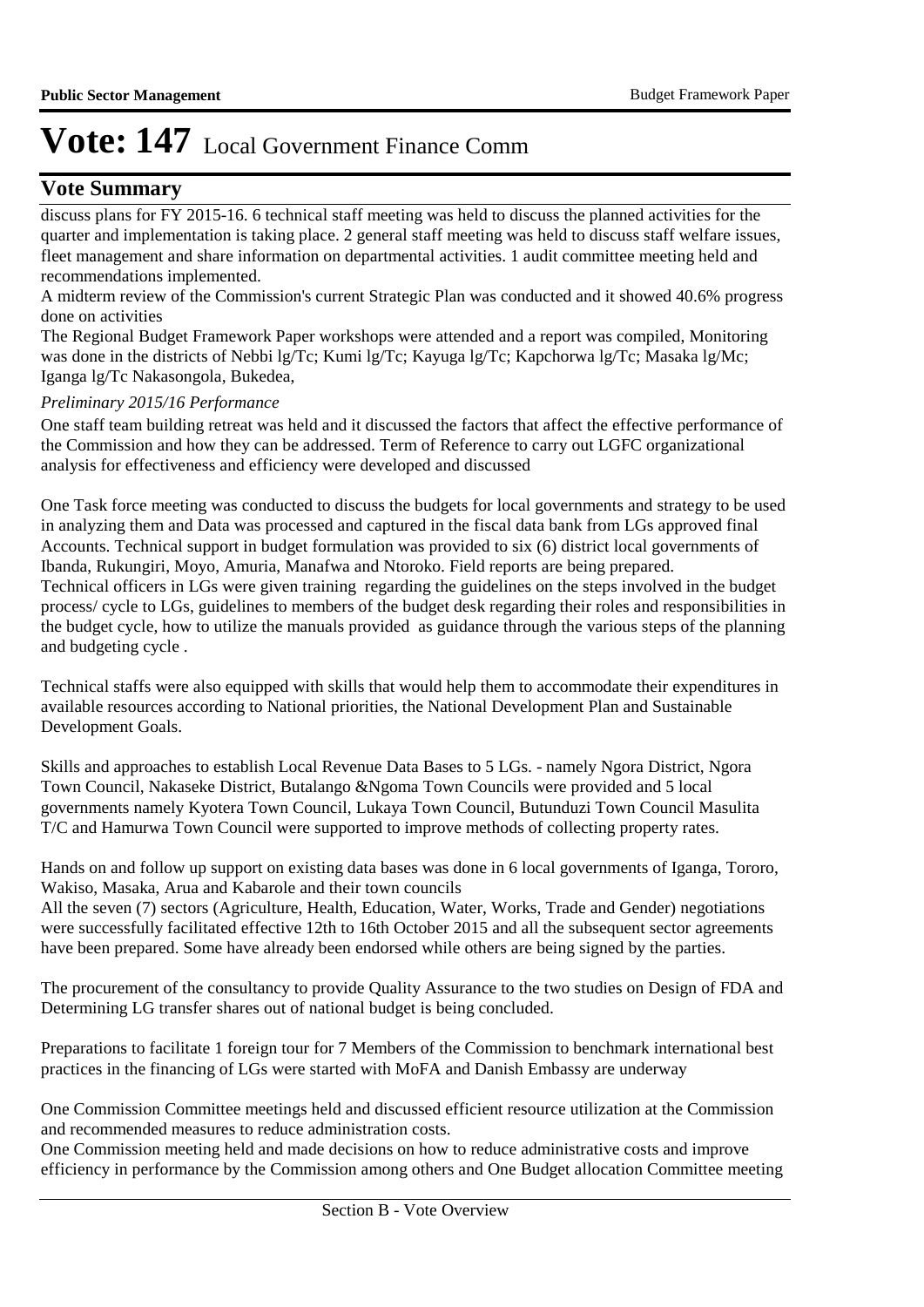### **Vote Summary**

### held

Utilities, consumables, transport facilities and other planned logistical operations were provided and Office accommodation/rent paid for Q1

TOR for review of the Strategic Plan for LGFC aligned to NDP 11 and PSM Sector discussed and approved ICT equipment and software updated and maintained, Engraving of equipments and other assets and assets of LGFC carried out and Terms of Reference for an assets management policy developed and discussed Public relation activities for the Commission carried out with press and print media to publicize what the Commission is doing and what it has achieved and its future plans

The Commission produced the annual Report 2013/14 highlighting its past performance and future plans and presented it to the Speaker of Parliament and copies were sent to the Hon Minister Responsible for Local Governments.

Terms of Reference to procure a consultant to carry out evaluation of the performance of the strategic plan ending FY 2015/16 and to design a new one for FY 2016- 21 were discussed and approved

Monitoring of Q3/Q4 implemented programmes during FY 2014/15 in 3 Local governments of Busia, Kiboga and Jinja was done.

Q4 OBT performance report in FY2014/15 was prepared and submitted to OPM for the annual cabinet retreat and to Budget monitoring and accountability unit in MOFPED

Participation in the PSM -TWG meeting was done and ideas on how the sector can develop strategic outcomes that impact all the votes in the sector were discussed.

One retreat to discuss annual performance in FY2014/15. Plans FY 2016-17 and projections for FY 2016- 17 was held at city royal hotel Bugolobi.

| <i>Vote, Vote Function</i>                     | 2015/16<br><b>Approved Budget and</b>                                                                                | <b>Spending and Outputs</b>                                                                                                   | 2016/17<br><b>Proposed Budget and</b>                                                       |
|------------------------------------------------|----------------------------------------------------------------------------------------------------------------------|-------------------------------------------------------------------------------------------------------------------------------|---------------------------------------------------------------------------------------------|
| <b>Key Output</b>                              | <b>Planned outputs</b>                                                                                               | <b>Achieved by End Sept</b>                                                                                                   | <b>Planned Outputs</b>                                                                      |
| <b>Vote: 147 Local Government Finance Comm</b> |                                                                                                                      |                                                                                                                               |                                                                                             |
|                                                | Vote Function: 1353 Coordination of Local Government Financing                                                       |                                                                                                                               |                                                                                             |
| <b>Output: 135302</b>                          | <b>LGs Budget Analysis</b>                                                                                           |                                                                                                                               |                                                                                             |
| Description of Outputs:                        | 133 LGs Budgets analysed for<br>compliance with legal<br>requirements                                                | LGs budgets for $FY$ 2015/2016<br>have been received and<br>analysis has started                                              | Fiscal data validation.<br>verification, and collection done<br>in 10 LGS                   |
|                                                | Feedback on the findings from<br>the analysis of the LG Budgets<br>to 133 LGs provided                               | Technical support in budget<br>formulation was provided in 6<br>LGs (Ibanda, Rukungiri, Moyo,<br>Amuria, Manafwa, and Ntoroko | 6 meetings budget analysis<br>taskforce meetings held<br><b>Feedback provided to 15 LGS</b> |
|                                                | Data Validation, Verification<br>and Collection in 20 LGs<br>conducted for the fiscal database                       | Districts)                                                                                                                    | on the findings of the LGS<br><b>budget</b> analysis                                        |
|                                                | Technical Support in identified<br>areas of weaknesses in the<br>process of budget formulation<br>in 40 LGs provided | 1st Ouarter releases were<br>analysed                                                                                         | <b>Analyze number of local</b><br>government complying with the<br>legal requirement        |
| Performance Indicators:                        | Four (4) Quarterly analysis<br>Reports of Budgeted and Actual<br><b>Grant Releases to LGs Produced</b>               |                                                                                                                               |                                                                                             |
| No. of Local Governments                       | 40                                                                                                                   | 6                                                                                                                             | 25                                                                                          |

### **Table V2.1: Past and 2016/17 Key Vote Outputs\***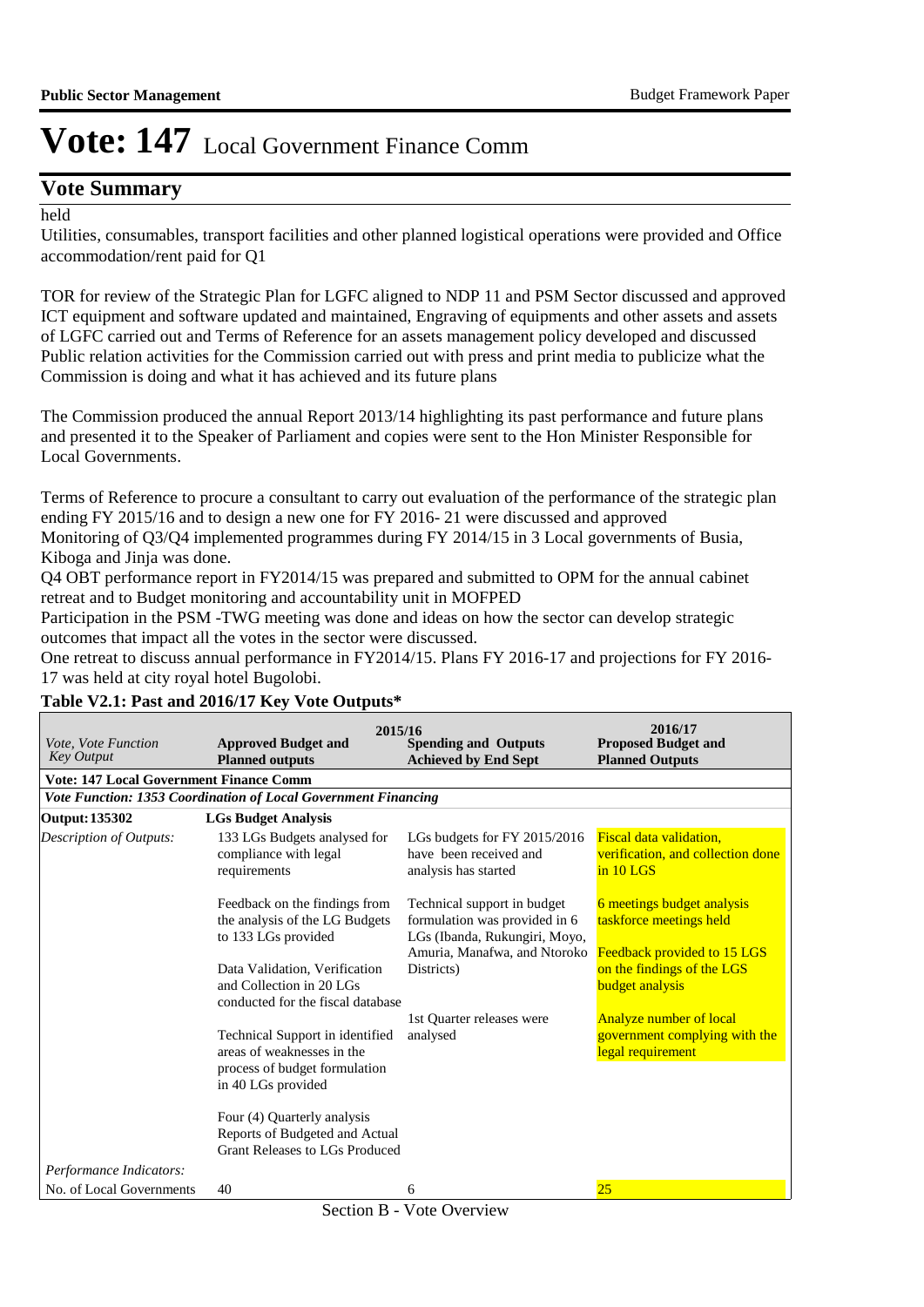## **Vote Summary**

| <i>Vote, Vote Function</i><br><b>Key Output</b>                                      | <b>Approved Budget and</b><br><b>Planned outputs</b>                                                                                                                                                                                                                                                                                                                                                                | 2015/16 | <b>Spending and Outputs</b><br><b>Achieved by End Sept</b>                                                                                                                                                                                                                                                                                                                                                                                                                                                                                                                                                     |                         | 2016/17<br><b>Proposed Budget and</b><br><b>Planned Outputs</b>                                                                                                                                                                                                                                                                                                                                                                                                                          |       |
|--------------------------------------------------------------------------------------|---------------------------------------------------------------------------------------------------------------------------------------------------------------------------------------------------------------------------------------------------------------------------------------------------------------------------------------------------------------------------------------------------------------------|---------|----------------------------------------------------------------------------------------------------------------------------------------------------------------------------------------------------------------------------------------------------------------------------------------------------------------------------------------------------------------------------------------------------------------------------------------------------------------------------------------------------------------------------------------------------------------------------------------------------------------|-------------------------|------------------------------------------------------------------------------------------------------------------------------------------------------------------------------------------------------------------------------------------------------------------------------------------------------------------------------------------------------------------------------------------------------------------------------------------------------------------------------------------|-------|
| provided with skills in<br><b>Budget Formulation</b>                                 |                                                                                                                                                                                                                                                                                                                                                                                                                     |         |                                                                                                                                                                                                                                                                                                                                                                                                                                                                                                                                                                                                                |                         |                                                                                                                                                                                                                                                                                                                                                                                                                                                                                          |       |
| No. of Local Governments<br>complying with budgeting<br>legal requirement            | 133                                                                                                                                                                                                                                                                                                                                                                                                                 |         |                                                                                                                                                                                                                                                                                                                                                                                                                                                                                                                                                                                                                | $\boldsymbol{0}$<br>133 |                                                                                                                                                                                                                                                                                                                                                                                                                                                                                          |       |
| Average length of time taken 30<br>to provide feedback on<br>analyzed budgets (Days) |                                                                                                                                                                                                                                                                                                                                                                                                                     |         | $\boldsymbol{0}$                                                                                                                                                                                                                                                                                                                                                                                                                                                                                                                                                                                               | $\overline{0}$          |                                                                                                                                                                                                                                                                                                                                                                                                                                                                                          |       |
| Output Cost: UShs Bn:                                                                |                                                                                                                                                                                                                                                                                                                                                                                                                     | 0.198   | $UShs Bn$ :                                                                                                                                                                                                                                                                                                                                                                                                                                                                                                                                                                                                    | 0.006                   | <b>UShs Bn:</b>                                                                                                                                                                                                                                                                                                                                                                                                                                                                          | 0.231 |
| Output: 135303                                                                       | <b>Enhancement of LG Revenue Mobilisation and Generation</b>                                                                                                                                                                                                                                                                                                                                                        |         |                                                                                                                                                                                                                                                                                                                                                                                                                                                                                                                                                                                                                |                         |                                                                                                                                                                                                                                                                                                                                                                                                                                                                                          |       |
| Description of Outputs:                                                              | 60 local governments provided<br>with skills and approaches to<br>establish local revenue<br>databases.<br>40 local governments supported<br>to improve methods of<br>collecting property rates<br>2 Regional meetings on local<br>revenue mobilization held.<br>2 Operations of Local Revenue<br><b>Enhancement Coordinating</b><br>Committee supported.<br>One computer procured for<br>Principal Revenue Officer |         | Provided skills and Approaches<br>to establish Local Revenue Data<br>Bases to 5LGs. - namely Ngora<br>District, Ngora Town Council,<br>Nakaseke District, Butalango<br>&Ngoma Town Councils<br>Supported 5 local governments -<br>namely Kyotera Town Council,<br>Lukaya Town Council,<br><b>Butunduzi Town Council</b><br>Masulita T/C and Hamurwa<br>Town Council to improve<br>methods of collecting property<br>rates<br>Hands on and follow up support<br>on existing data bases was done<br>in 6 local governments of<br>Iganga, Tororo, Wakiso,<br>Masaka, Arua and Kabarole and<br>their town councils |                         | Roll out establishment of local<br>revenue databases to 30 Local<br>governments; 15 districts and<br>15 urban councils<br>10 local governments supported<br>with improved methods for<br>collecting property rates.<br>2 Regional meetings on local<br>revenue mobilization held.<br>2 meetings of Local Revenue<br><b>Enhancement Coordinating</b><br>Committee supported<br>Hands-on and follow up support<br>on the existing databases in 24<br>districts and their urban<br>councils |       |
| Performance Indicators:                                                              |                                                                                                                                                                                                                                                                                                                                                                                                                     |         |                                                                                                                                                                                                                                                                                                                                                                                                                                                                                                                                                                                                                |                         |                                                                                                                                                                                                                                                                                                                                                                                                                                                                                          |       |
| Percentage change in annual 0<br>local revenue performance<br>(MC)                   |                                                                                                                                                                                                                                                                                                                                                                                                                     |         | $\boldsymbol{0}$                                                                                                                                                                                                                                                                                                                                                                                                                                                                                                                                                                                               |                         | $\overline{0}$                                                                                                                                                                                                                                                                                                                                                                                                                                                                           |       |
| Percentage change in annual 0<br>local revenue performance<br>(Districts)            |                                                                                                                                                                                                                                                                                                                                                                                                                     |         | $\boldsymbol{0}$                                                                                                                                                                                                                                                                                                                                                                                                                                                                                                                                                                                               |                         | $\overline{0}$                                                                                                                                                                                                                                                                                                                                                                                                                                                                           |       |
| No. of LGs provided with<br>skills to establish local<br>revenue databases           | 60                                                                                                                                                                                                                                                                                                                                                                                                                  |         | 5                                                                                                                                                                                                                                                                                                                                                                                                                                                                                                                                                                                                              |                         | 30                                                                                                                                                                                                                                                                                                                                                                                                                                                                                       |       |
| No. of LGs provided with<br>skills in the collection of<br>property rates            | 40                                                                                                                                                                                                                                                                                                                                                                                                                  |         | 5                                                                                                                                                                                                                                                                                                                                                                                                                                                                                                                                                                                                              |                         | 10                                                                                                                                                                                                                                                                                                                                                                                                                                                                                       |       |
| No. of LGs applying Best<br>Practices in Local revenue<br>collection                 | $\boldsymbol{0}$                                                                                                                                                                                                                                                                                                                                                                                                    |         | 10                                                                                                                                                                                                                                                                                                                                                                                                                                                                                                                                                                                                             |                         | 40                                                                                                                                                                                                                                                                                                                                                                                                                                                                                       |       |
| Output Cost: UShs Bn:                                                                |                                                                                                                                                                                                                                                                                                                                                                                                                     | 0.663   | $UShs Bn$ :                                                                                                                                                                                                                                                                                                                                                                                                                                                                                                                                                                                                    | 0.136                   | <b>UShs Bn:</b>                                                                                                                                                                                                                                                                                                                                                                                                                                                                          | 0.644 |
| <b>Output: 135304</b>                                                                | <b>Equitable Distribution of Grants to LGs</b>                                                                                                                                                                                                                                                                                                                                                                      |         |                                                                                                                                                                                                                                                                                                                                                                                                                                                                                                                                                                                                                |                         |                                                                                                                                                                                                                                                                                                                                                                                                                                                                                          |       |
| Description of Outputs:                                                              | Organize and Facilitate<br>negotiations between LGs and<br>sector Ministries                                                                                                                                                                                                                                                                                                                                        |         | All the seven (7) sectors<br>(Agriculture, Health, Education,<br>Water, Works, Social                                                                                                                                                                                                                                                                                                                                                                                                                                                                                                                          |                         | <b>Organize and Facilitate</b><br>negotiations between LGs and<br>sector Ministries                                                                                                                                                                                                                                                                                                                                                                                                      |       |

Section B - Vote Overview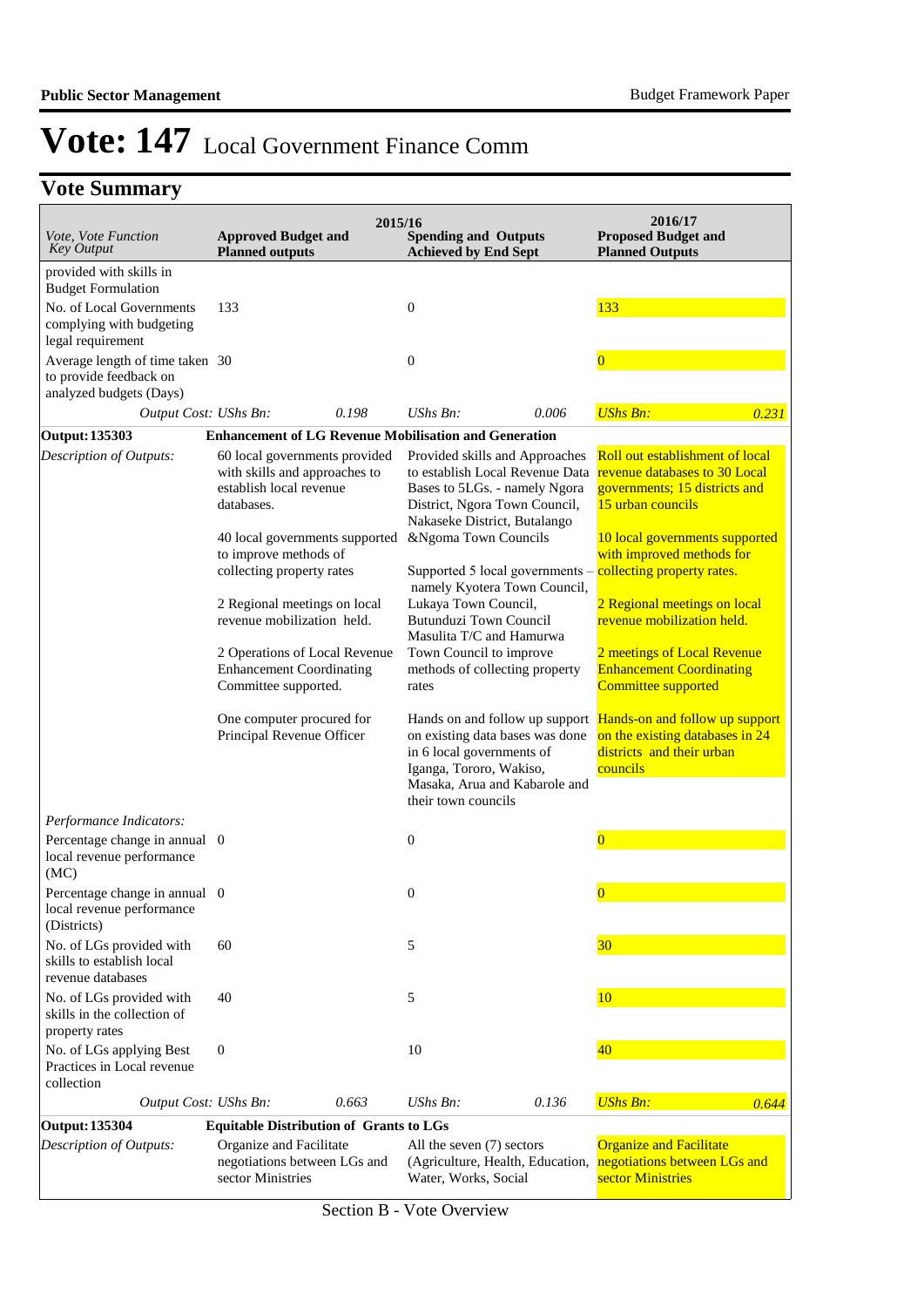### **Vote Summary**

| Vote, Vote Function<br><b>Key Output</b>                                   | <b>Approved Budget and</b><br><b>Planned outputs</b>                              | 2015/16 | <b>Spending and Outputs</b><br><b>Achieved by End Sept</b>                                                                                            | 2016/17<br><b>Proposed Budget and</b><br><b>Planned Outputs</b>                                                                                                                                                                                                                                                                                                                                                                                                                                                                                                                                                                                                           |  |
|----------------------------------------------------------------------------|-----------------------------------------------------------------------------------|---------|-------------------------------------------------------------------------------------------------------------------------------------------------------|---------------------------------------------------------------------------------------------------------------------------------------------------------------------------------------------------------------------------------------------------------------------------------------------------------------------------------------------------------------------------------------------------------------------------------------------------------------------------------------------------------------------------------------------------------------------------------------------------------------------------------------------------------------------------|--|
|                                                                            | Local governments budgets<br>2 Local government budget<br>committee meetings held |         | Development Trade and<br>Gender) negotiations were<br>analyzed and feedback provided successfully facilitated effective<br>12th to 16th October 2015. | Provide technical on LG budget<br>formulation support to weak in<br>$25$ LGs<br><b>Support the 2 Local</b><br><b>Government Budget Committee</b><br>(LGBC) meetings<br><b>Taskforce Committee as a</b><br>quality assurance strategy on<br>consultancy for Lg financing. It<br>needs operational funds); plus<br>conduct of Stakeholder<br><b>Consultations to develop</b><br>consensus on the<br>Recommendations of the draft<br>reports of the 2 studies of; Re-<br>Design FDA; and Determine the<br>share of LGs transfers out of the<br>National Budget - these will be<br>funded by FINMAPIII, but<br>quality assurance and validation<br>will be funded under LGFC) |  |
| Performance Indicators:                                                    |                                                                                   |         |                                                                                                                                                       |                                                                                                                                                                                                                                                                                                                                                                                                                                                                                                                                                                                                                                                                           |  |
| Proportion of unconditional<br>grant compared to total<br>transfers to LGs | 4.5                                                                               |         | 3.8                                                                                                                                                   | $\overline{0}$                                                                                                                                                                                                                                                                                                                                                                                                                                                                                                                                                                                                                                                            |  |
| Number of negotiation<br>forums held                                       | 7                                                                                 |         | 7                                                                                                                                                     |                                                                                                                                                                                                                                                                                                                                                                                                                                                                                                                                                                                                                                                                           |  |
| Number of agreements<br>between UNAT and Sectors<br>implemented            | 7                                                                                 |         | 7                                                                                                                                                     |                                                                                                                                                                                                                                                                                                                                                                                                                                                                                                                                                                                                                                                                           |  |
| Output Cost: UShs Bn:                                                      | 0.520                                                                             |         | $UShs Bn$ :<br>0.107                                                                                                                                  | <b>UShs Bn:</b><br>0.624                                                                                                                                                                                                                                                                                                                                                                                                                                                                                                                                                                                                                                                  |  |
| <b>Vote Function Cost</b>                                                  | <b>UShs Bn:</b>                                                                   |         | 5.283 UShs Bn:                                                                                                                                        | 0.958 <i>UShs Bn:</i><br>5.183                                                                                                                                                                                                                                                                                                                                                                                                                                                                                                                                                                                                                                            |  |
| <b>Cost of Vote Services:</b>                                              | UShs Bn:                                                                          |         | 5.183 UShs Bn:                                                                                                                                        | $0.958$ UShs Bn:<br>5.183                                                                                                                                                                                                                                                                                                                                                                                                                                                                                                                                                                                                                                                 |  |

*\* Excluding Taxes and Arrears*

*2016/17 Planned Outputs*

The Commission for FY 2016/17 plans to hold Stakeholder's workshop to cascade the recommendations of the organization structure, Train staff in managing change, conduct team building for staff members, carry out performance management, carry out refreshed appreciation of proper records handling and management at all levels in the LGFC and Up to date knowledge and skills shared amongst agencies.

Under Budget analysis there are plans to validate and verify Fiscal data, and collection in 10 LGS, hold 6 meetings of budget analysis taskforce meetings, Hire 2 data entry assistants to help capture LGS budget analysis data and provide feedback to 15 LGS on the findings of the LGS budget analysis

Local revenue department plans to roll out establishment of local revenue databases to 30 Local governments15 districts and 15 urban councils, support 10 Local governments with improved methods for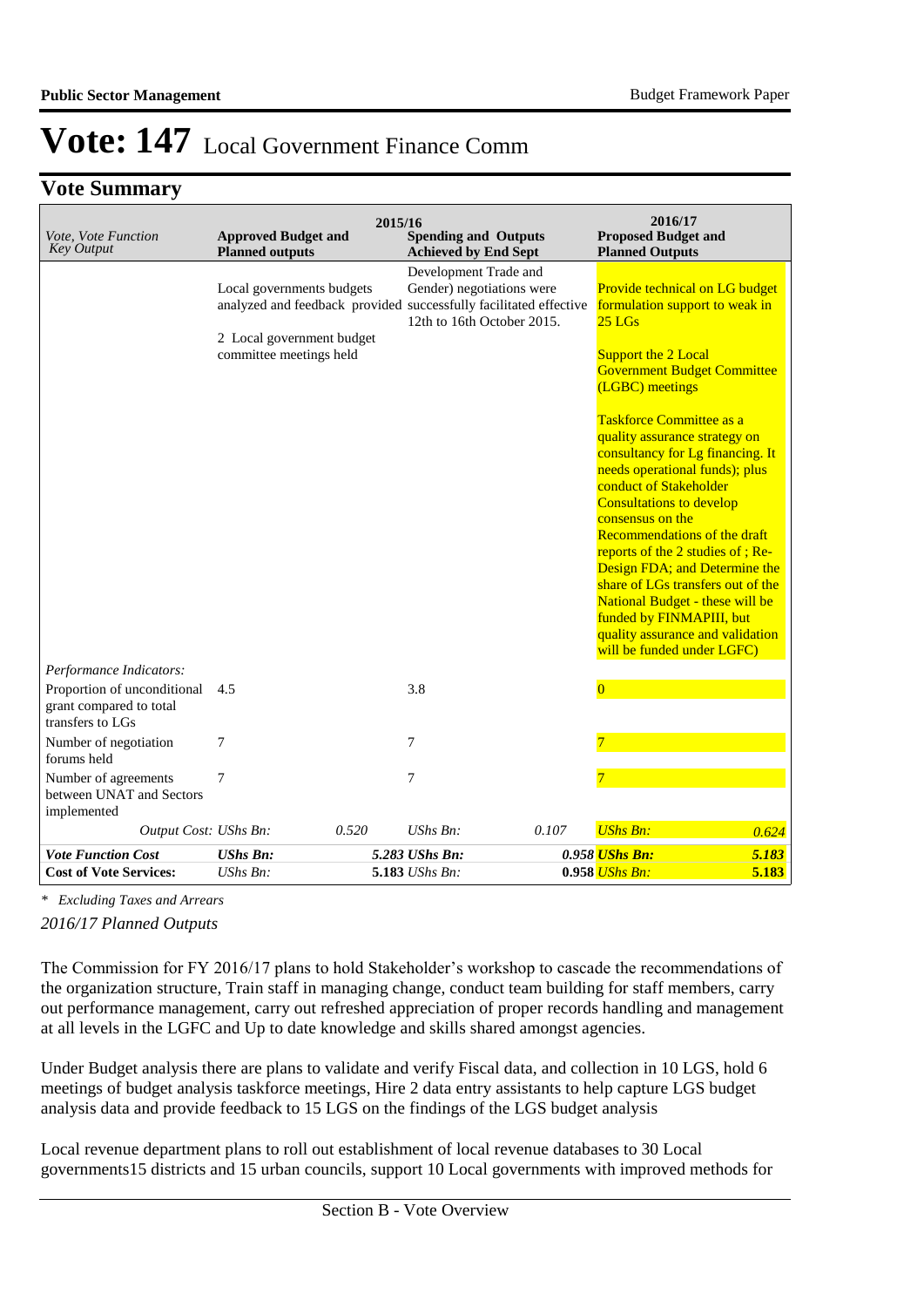### **Vote Summary**

collecting property rates, hold 2 Regional meetings on local revenue mobilization, support 2 meetings of Local Revenue Enhancement Coordinating Committee and hands-on support and follow up on the existing databases in 24 districts and their urban councils

The Grants Department plans to advise the President on the share of national budget to LGs,Provide technical on LG budget formulation support to weak in 25 LGs, support 2 Local Government Budget Committee (LGBC) meetings, Organize and facilitate negotiations between LGs and sector ministries and support validation by the Taskforce Committee as a quality assurance strategy It needs operational funds plus conduct of Stakeholder Consultations to develop consensus on the Recommendations of the draft reports of the 2 studies of ( Re-Design FDA; and Determine the share of LGs transfers out of the National Budget - these will be funded by FINMAPIII, but validation and quality assurance will be funded underLGFC)

Institutional capacity maintenance and enhancement plans to 2 outreach activities for the Commission, purchase Antivirus Licenses and Network cables, Firewall maintenance and spam filter serviced, Tracking of Laptops software installed on 10 Laptops, Service the Internet and ICT equipments, Website Hosting, Server Room AC and Fire Extinguisher serviced, Biometric Systems serviced and Website update

2 planning staff retreats will be organized and held to prepare annual work plan and ministerial policy statement for FY2017/18, Budget Working group Committee meetings Held and 20 monitoring visit conducted in urban councils and districts. Vote quarter progress reports in OBT, Prepare LGFC Annual report for 2015/16 LGFC half year performance report prepared and submitted to OPM/MOFPED

|                                                                                   |                           | 2015/16                 |                               |                | <b>MTEF Projections</b> |                  |  |  |  |  |  |
|-----------------------------------------------------------------------------------|---------------------------|-------------------------|-------------------------------|----------------|-------------------------|------------------|--|--|--|--|--|
| Vote Function Key Output<br><b>Indicators and Costs:</b>                          | 2014/15<br><b>Outturn</b> | <b>Approved</b><br>Plan | Outturn by<br><b>End Sept</b> | 2016/17        | 2017/18                 | 2018/19          |  |  |  |  |  |
| <b>Vote: 147 Local Government Finance Comm</b>                                    |                           |                         |                               |                |                         |                  |  |  |  |  |  |
| Vote Function:1353 Coordination of Local Government Financing                     |                           |                         |                               |                |                         |                  |  |  |  |  |  |
| Average length of time taken to<br>provide feedback on analyzed<br>budgets (Days) |                           | 30                      | $\overline{0}$                | $\overline{0}$ | $\Omega$                | $\Omega$         |  |  |  |  |  |
| No. of Local Governments<br>complying with budgeting legal<br>requirement         |                           | 133                     | $\vert 0 \vert$               | 133            | 133                     | 133              |  |  |  |  |  |
| No. of Local Governments provided<br>with skills in Budget Formulation            |                           | 40                      | 6                             | 25             | 40                      | 20               |  |  |  |  |  |
| No. of LGs applying Best Practices<br>in Local revenue collection                 |                           | $\theta$                | 10                            | 40             | 100                     | 100              |  |  |  |  |  |
| No. of LGs provided with skills in<br>the collection of property rates            |                           | 40                      | 5                             | 10             | 40                      | 40               |  |  |  |  |  |
| No. of LGs provided with skills to<br>establish local revenue databases           |                           | 60                      | 5                             | 30             | 60                      | 60               |  |  |  |  |  |
| Percentage change in annual local<br>revenue performance (Districts)              |                           | $\boldsymbol{0}$        | $\overline{0}$                | $\overline{0}$ | $\overline{0}$          | $\mathbf{0}$     |  |  |  |  |  |
| Percentage change in annual local<br>revenue performance (MC)                     |                           | $\mathbf{0}$            | $\theta$                      | $\overline{0}$ | $\overline{0}$          | $\boldsymbol{0}$ |  |  |  |  |  |
| Number of agreements between<br>UNAT and Sectors implemented                      |                           | 7                       | 7                             | $\overline{7}$ | $\overline{7}$          | 7                |  |  |  |  |  |
| Number of negotiation forums held                                                 |                           | 7                       | 7                             | $\overline{7}$ | 7                       |                  |  |  |  |  |  |
| Proportion of unconditional grant<br>compared to total transfers to LGs           |                           | 4.5                     | 3.8                           | $\overline{0}$ | $\Omega$                | $\mathbf{0}$     |  |  |  |  |  |

#### **Table V2.2: Past and Medium Term Key Vote Output Indicators\***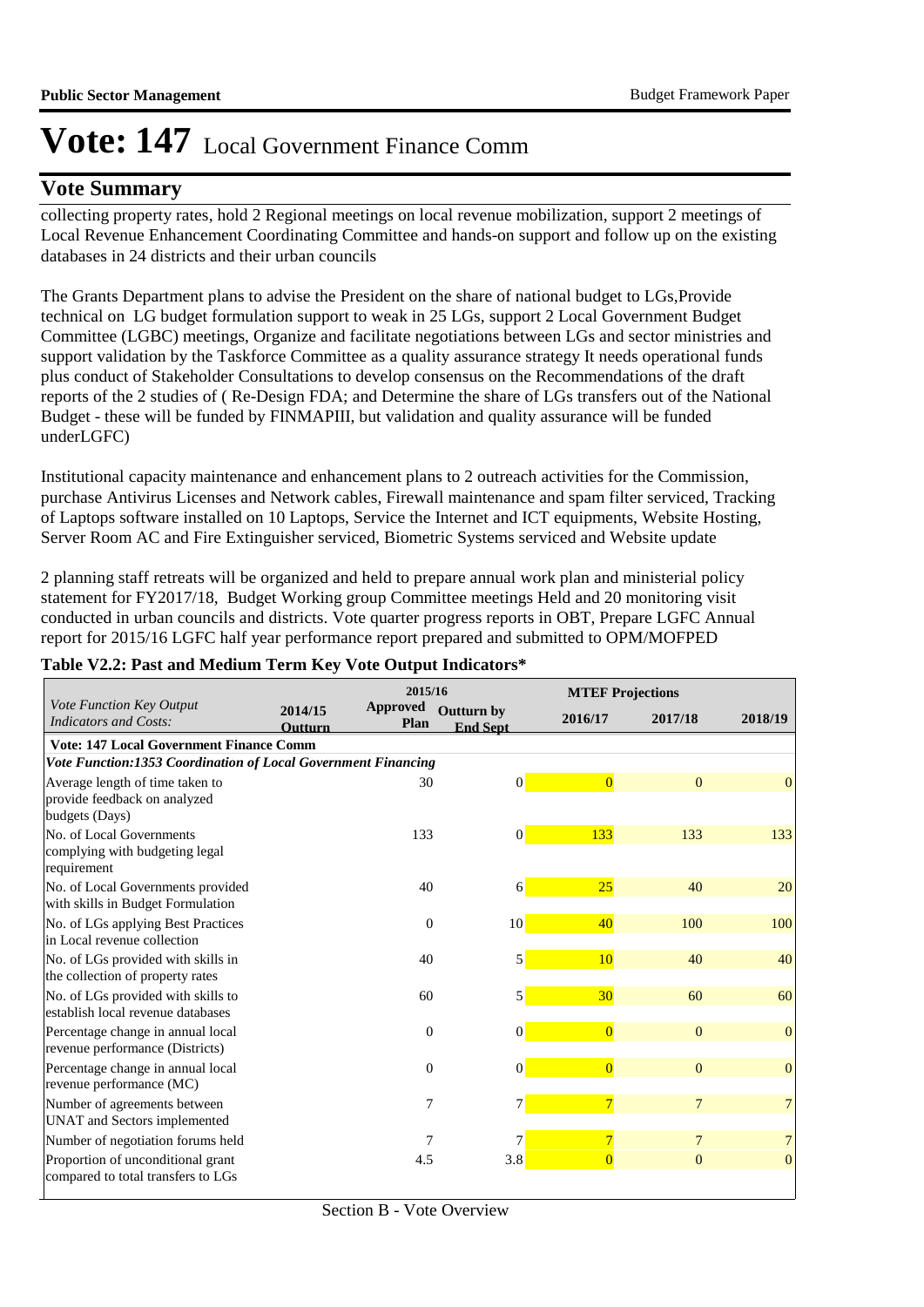### **Vote Summary**

|                                                          |                    | 2015/16                 |                               |         | <b>MTEF Projections</b> |         |
|----------------------------------------------------------|--------------------|-------------------------|-------------------------------|---------|-------------------------|---------|
| Vote Function Key Output<br><b>Indicators and Costs:</b> | 2014/15<br>Outturn | Approved<br><b>Plan</b> | Outturn by<br><b>End Sept</b> | 2016/17 | 2017/18                 | 2018/19 |
| <i><u><b>Vote Function Cost (UShs bn)</b></u></i>        | 2.691              | 5.183                   | 0.958                         | 5.183   | 29.393                  | 34.519  |
| <b>Cost of Vote Services (UShs Bn)</b>                   | 2.691              | 5.183                   | 0.958                         | 5.183   | 29.393                  | 34.519  |

#### *Medium Term Plans*

 Contribute to Improvement of the state of funding for LGs in the National Budget;

 Pomote Equity In Resource Allocation AmongLGs;

Support LGs to improve Local Revenue Performance

Enhance the Institutional Capacity of the LGFC to Effectively Perform its mandate.

Improve the percentage change in revenue performance

#### **(ii) Efficiency of Vote Budget Allocations**

As a measure to improve service delivery and improve efficiency for value for money the Commission plans realign its budget and streamline it to priority areas as stipulated in the National Development Plan II

#### **Table V2.3: Allocations to Key Sector and Service Delivery Outputs over the Medium Term**

|                                 | $(i)$ Allocation (Shs Bn) |                                 |     | $(ii)$ % Vote Budget |                   |                                 |         |
|---------------------------------|---------------------------|---------------------------------|-----|----------------------|-------------------|---------------------------------|---------|
| <b>Billion Uganda Shillings</b> |                           | 2015/16 2016/17 2017/18 2018/19 |     |                      |                   | 2015/16 2016/17 2017/18 2018/19 |         |
| <b>Key Sector</b>               | 1.4 <sup>7</sup>          |                                 | 1.5 |                      | $26.6\%$ $28.9\%$ | $5.2\%$                         | $4.4\%$ |

N/A

#### **Table V2.4: Key Unit Costs of Services Provided and Services Funded (Shs '000)**

| <b>Unit Cost</b>   | Actual  | <b>Planned</b> | <b>Actual</b> | <b>Proposed</b> | <b>Costing Assumptions and Reasons for</b> |
|--------------------|---------|----------------|---------------|-----------------|--------------------------------------------|
| <b>Description</b> | 2014/15 | 2015/16        | by Sept       | 2016/17         | any Changes and Variations from Plan       |
|                    |         |                |               |                 |                                            |

*Vote Function:1353 Coordination of Local Government Financing* N/A

#### **(iii) Vote Investment Plans**

For the medium term the Commission has a capital expenditure over the medium term of Ugshs. 48.2bn FY 2016/17, FY 20176/18 and FY 2018/19

#### **Table V2.5: Allocations to Capital Investment over the Medium Term**

|                                           | $(i)$ Allocation (Shs Bn) |     |                                 | $(ii)$ % Vote Budget |           |           |                                 |           |
|-------------------------------------------|---------------------------|-----|---------------------------------|----------------------|-----------|-----------|---------------------------------|-----------|
| <b>Billion Uganda Shillings</b>           |                           |     | 2015/16 2016/17 2017/18 2018/19 |                      |           |           | 2015/16 2016/17 2017/18 2018/19 |           |
| Consumption Expendture (Outputs Provided) | 4.6                       | 4.6 | 4.6                             | 4.6                  | $89.0\%$  | $89.0\%$  | $15.7\%$                        | $13.4\%$  |
| Investment (Capital Purchases)            | 0.6                       | 0.6 | 24.8                            | 29.9                 | $11.0\%$  | $11.0\%$  | 84.3%                           | 86.6%     |
| <b>Grand Total</b>                        | 5.2                       | 5.2 | 29.4                            | 34.5                 | $100.0\%$ | $100.0\%$ | $100.0\%$                       | $100.0\%$ |

The Commission plans to purchase two 4W drive vehicles to effectively and efficiently perform their statutory assignments to oversee and monitor the Local Government Finance Commission's operations and projects/programme implemented so as to appropriately advise government on the financing of LGs. The plan is to use the available development budget ofUgshs.0.571bn

#### **Table V2.6: Major Capital Investments**

| <b>Project, Programme</b>                                   | 2015/16                                                                   |                                                                                         | 2016/17                                                                   |
|-------------------------------------------------------------|---------------------------------------------------------------------------|-----------------------------------------------------------------------------------------|---------------------------------------------------------------------------|
| <b>Vote Function Output</b><br><b>UShs Thousand</b>         | <b>Approved Budget, Planned</b><br><b>Outputs (Quantity and Location)</b> | <b>Actual Expenditure and</b><br><b>Outputs by September</b><br>(Quantity and Location) | <b>Proposed Budget, Planned</b><br><b>Outputs (Quantity and Location)</b> |
| <b>Project 0389 Support LGFC</b>                            |                                                                           |                                                                                         |                                                                           |
| 135375 Purchase of Motor<br>Vehicles and Other<br>Transport | Purchase of two 4WD Vehicles                                              |                                                                                         | Purchase of two 4WD Vehicles                                              |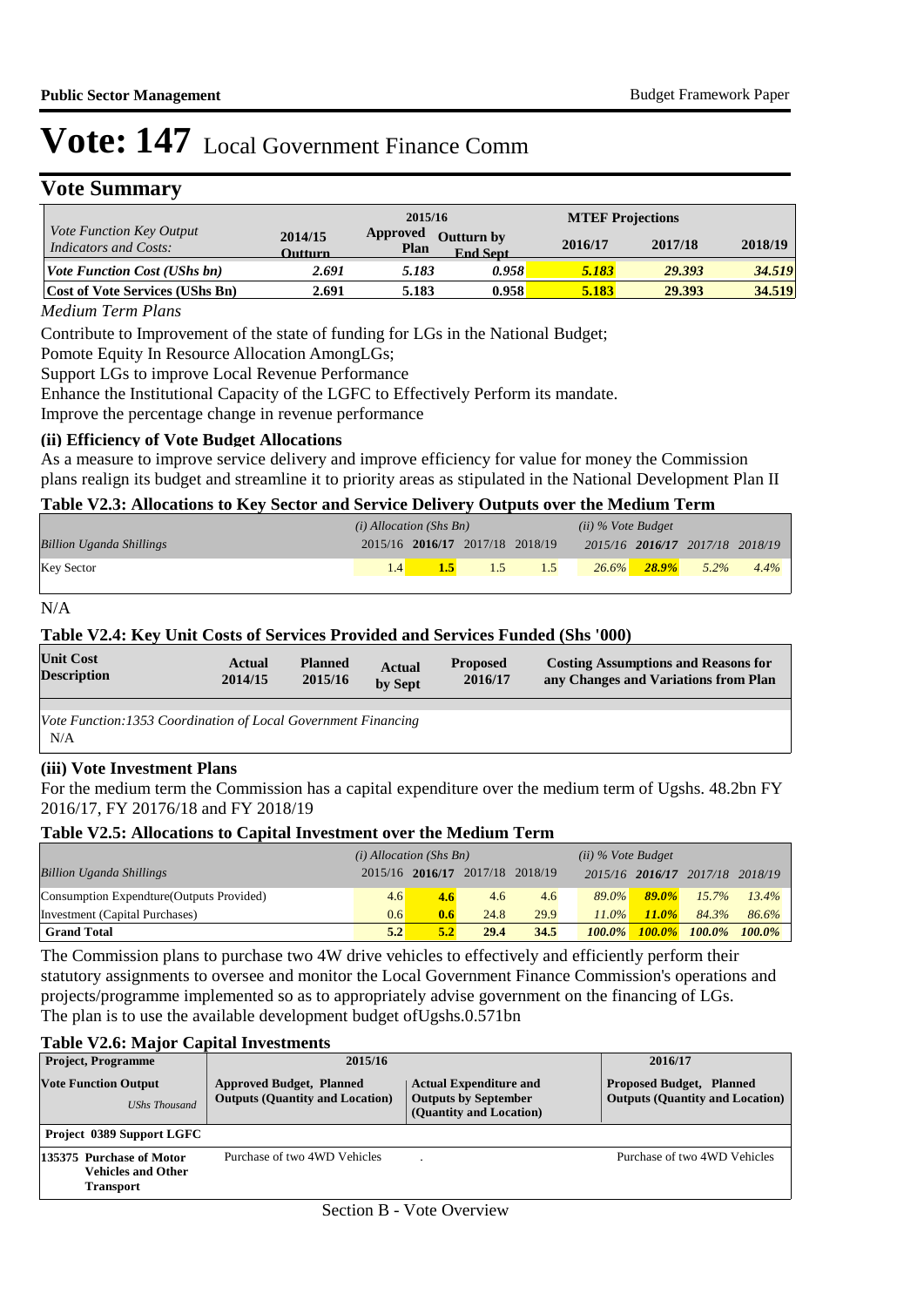| <b>Vote Summary</b>                                 |                                                                           |                                                                                         |                                                                           |
|-----------------------------------------------------|---------------------------------------------------------------------------|-----------------------------------------------------------------------------------------|---------------------------------------------------------------------------|
| <b>Project, Programme</b>                           | 2015/16                                                                   |                                                                                         | 2016/17                                                                   |
| <b>Vote Function Output</b><br><b>UShs Thousand</b> | <b>Approved Budget, Planned</b><br><b>Outputs (Quantity and Location)</b> | <b>Actual Expenditure and</b><br><b>Outputs by September</b><br>(Quantity and Location) | <b>Proposed Budget, Planned</b><br><b>Outputs (Quantity and Location)</b> |
| Equipment                                           |                                                                           |                                                                                         |                                                                           |
| Total                                               | 611,700                                                                   | 0                                                                                       | 511,700                                                                   |
| <b>GoU</b> Development                              | 611,700                                                                   | 0                                                                                       | 511,700                                                                   |
| <b>External Financing</b>                           | 0                                                                         | 0                                                                                       |                                                                           |

#### **(iv) Vote Actions to improve Priority Sector Outomes**

Proper budgeting to ensure priority areas are allocated more funds for activities as stated in the work plan to improve revenue performance financing for Local governments

| 2015/16 Planned Actions:                                                                                                                                                                    | 2015/16 Actions by Sept:                                                                                                                                                                                                                                                                                                                                                                                                                                                                                                      | 2016/17 Planned Actions:                                                                                                                                      | <b>MT Strategy:</b>                                                                                                                                                            |
|---------------------------------------------------------------------------------------------------------------------------------------------------------------------------------------------|-------------------------------------------------------------------------------------------------------------------------------------------------------------------------------------------------------------------------------------------------------------------------------------------------------------------------------------------------------------------------------------------------------------------------------------------------------------------------------------------------------------------------------|---------------------------------------------------------------------------------------------------------------------------------------------------------------|--------------------------------------------------------------------------------------------------------------------------------------------------------------------------------|
| <b>Sector Outcome 0:</b>                                                                                                                                                                    |                                                                                                                                                                                                                                                                                                                                                                                                                                                                                                                               |                                                                                                                                                               |                                                                                                                                                                                |
|                                                                                                                                                                                             | Vote Function: 1353 Coordination of Local Government Financing                                                                                                                                                                                                                                                                                                                                                                                                                                                                |                                                                                                                                                               |                                                                                                                                                                                |
| VF Performance Issue:                                                                                                                                                                       | (i) Inadequate Institutional capacity of the Commission                                                                                                                                                                                                                                                                                                                                                                                                                                                                       |                                                                                                                                                               |                                                                                                                                                                                |
| Staff trained on development<br>of fundable project proposals,<br>Terms of reference and report<br>writing skills records<br>management<br>Performance Management<br>Framework and Systems- | Terms of reference for LGFC<br>restructuring developed and<br>approved Terms of Reference<br>for Assets Management<br>developed and approved<br>Concept note for Performance<br>Management Framework<br>developed                                                                                                                                                                                                                                                                                                             | <b>Conduct Outreach activities</b><br>for the Commission<br><b>Staff trained in change</b><br>management and performance<br>management<br>2 vehicle purchased | Strengthen the Commission's<br><b>Management Information</b><br>System (MIS)<br>Strengthen the policy,<br>planning, monitoring and<br>evaluation function of the<br>Commission |
| both manual and web-based<br>Developed and implemented                                                                                                                                      |                                                                                                                                                                                                                                                                                                                                                                                                                                                                                                                               |                                                                                                                                                               | Enhance the performance of<br>the fiscal data bank                                                                                                                             |
|                                                                                                                                                                                             | Sector Outcome 2: Improved institutional and human resource management at central and local government level.                                                                                                                                                                                                                                                                                                                                                                                                                 |                                                                                                                                                               |                                                                                                                                                                                |
|                                                                                                                                                                                             | Vote Function: 13 53 Coordination of Local Government Financing                                                                                                                                                                                                                                                                                                                                                                                                                                                               |                                                                                                                                                               |                                                                                                                                                                                |
| VF Performance Issue:                                                                                                                                                                       | (iii) Inadequacy of the grant levels and allocation mechanisms                                                                                                                                                                                                                                                                                                                                                                                                                                                                |                                                                                                                                                               |                                                                                                                                                                                |
| Advise President on the share<br>of National budget going to<br>LGs.                                                                                                                        | The agreements resulting from<br>the recent negotiations of<br>October 2015 are being<br>endorsed by the respective                                                                                                                                                                                                                                                                                                                                                                                                           | Support the 2 Local<br><b>Government Budget</b><br><b>Committee (LGBC) meetings</b><br>Provide technical on 25 LG                                             | Improve financing of LGs for<br>effective and efficient service<br>delivery                                                                                                    |
| 2 LGBC meetings held to<br>discuss budget issues for LGs<br>and make recommendations                                                                                                        | sectors and local government<br>representatives; after which<br>they will be disseminated for<br>implementation. Monitoring to                                                                                                                                                                                                                                                                                                                                                                                                | <b>budget formulation support to</b><br>weak LGs<br>Organize and facilitate<br>negotiations between LGs and                                                   |                                                                                                                                                                                |
| Support LGs on Local<br>Economic Development                                                                                                                                                | track implementation will<br>follow and a follow-up report<br>will be discussed in the<br>Midterm Review in April,<br>2016.<br>This activity will await the<br>conclusion of Review on<br>allocation formulae (likely<br>date is January 2016).<br>Assess the benefits of<br>extension of grants to LLGs<br>conclusion of field activities<br>for this assessment will be<br>done in Quarters 3&4<br>Sector Outcome 3: Coordinated monitoring and evaluation of policies and programmes at central and local government level | sector ministries                                                                                                                                             |                                                                                                                                                                                |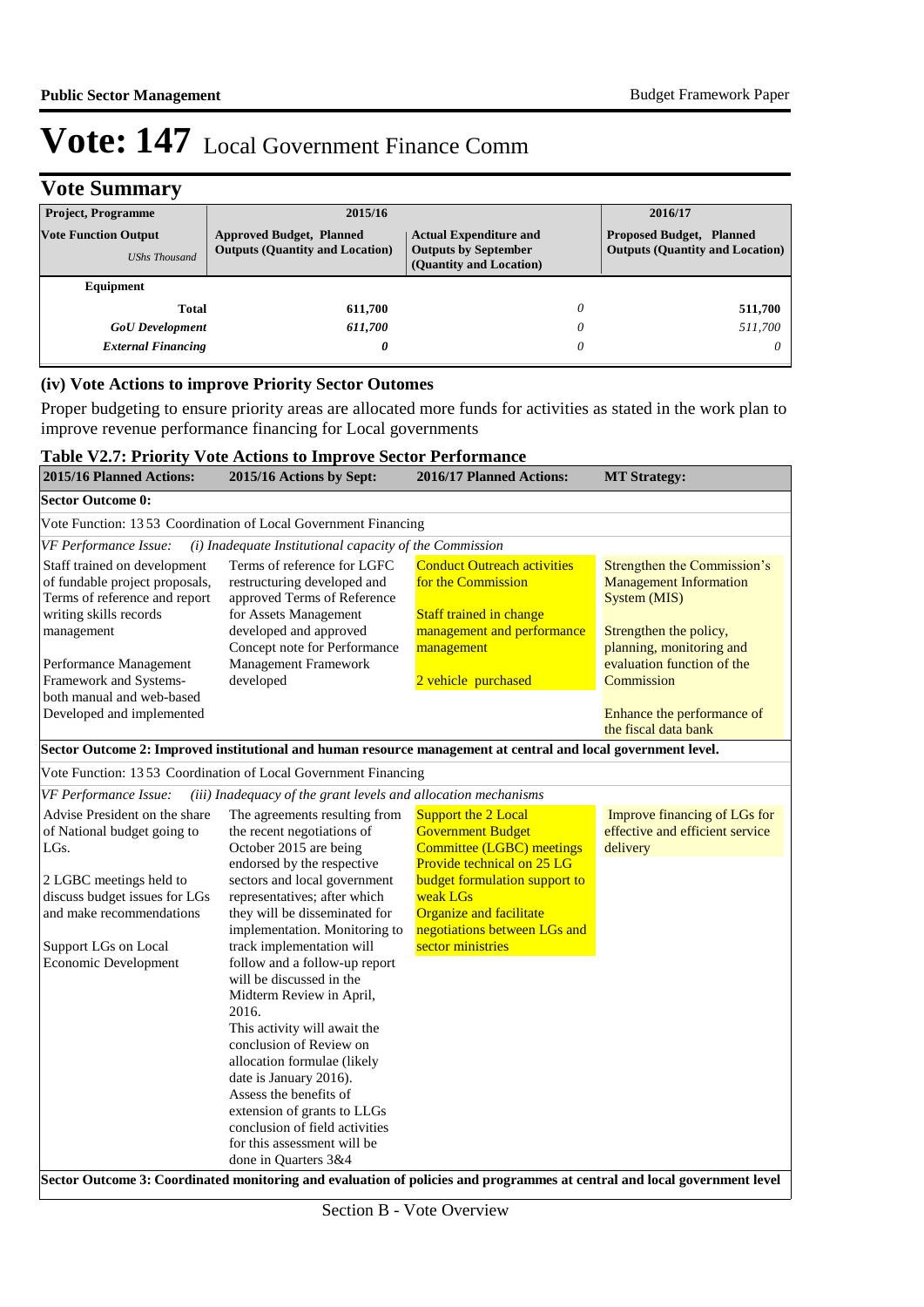### **Vote Summary**

| 2015/16 Planned Actions:                                                                                                                                                                                              | 2015/16 Actions by Sept:                                                                                                                                                                                                                                                                                                                                                                                                                                                                                                                                                                                                                      | 2016/17 Planned Actions:                                                                                                                                                                     | <b>MT Strategy:</b>                                                                                                                                      |  |
|-----------------------------------------------------------------------------------------------------------------------------------------------------------------------------------------------------------------------|-----------------------------------------------------------------------------------------------------------------------------------------------------------------------------------------------------------------------------------------------------------------------------------------------------------------------------------------------------------------------------------------------------------------------------------------------------------------------------------------------------------------------------------------------------------------------------------------------------------------------------------------------|----------------------------------------------------------------------------------------------------------------------------------------------------------------------------------------------|----------------------------------------------------------------------------------------------------------------------------------------------------------|--|
| Vote Function: 1353 Coordination of Local Government Financing                                                                                                                                                        |                                                                                                                                                                                                                                                                                                                                                                                                                                                                                                                                                                                                                                               |                                                                                                                                                                                              |                                                                                                                                                          |  |
| <b>VF</b> Performance Issue:<br>(ii) Inadequate local revenues collected by local governments                                                                                                                         |                                                                                                                                                                                                                                                                                                                                                                                                                                                                                                                                                                                                                                               |                                                                                                                                                                                              |                                                                                                                                                          |  |
| 60 local governments<br>provided with skills and<br>approaches to establish and<br>consolidate local revenue<br>databases.<br>40 local governments<br>supported to improve<br>methods of collecting<br>property rates | Provided skills and<br>Approaches to establish Local<br>Revenue Data Bases to 5<br>Local Governments. - namely<br>Ngora District, Ngora Town<br>Council, Nakaseke District,<br>Butalango & Ngoma Town<br>Councils<br>Supported 5 local<br>$goverments - namely$<br>Kyotera Town Council,<br>Lukaya Town Council,<br>Butunduzi Town Council<br>Masulita Town Council and<br>Hamurwa Town Council to<br>improve methods of collecting<br>property rates<br>Hands on and follow up<br>support on existing data bases<br>was done in 6 local<br>governments of Iganga,<br>Tororo, Wakiso, Masaka,<br>Arua and Kabarole and their<br>town councils | <b>30 Local Government were</b><br>supported in the establishment<br>of local revenue databases<br>10 Local Government<br>supported to improve on<br>methods of collecting property<br>rates | Support LGs to improve local<br>Revenue performance by<br>identifying, reviewing and<br>recommedn implementation<br>measure for local revenue<br>sources |  |

## *V3 Proposed Budget Allocations for 2016/17 and the Medium Term*

*This section sets out the proposed vote budget allocations for 2016/17 and the medium term, including major areas of expenditures and any notable changes in allocations.* 

#### **Table V3.1: Past Outturns and Medium Term Projections by Vote Function\***

|                                                 |                           | 2015/16                |                             | <b>MTEF Budget Projections</b> |         |         |
|-------------------------------------------------|---------------------------|------------------------|-----------------------------|--------------------------------|---------|---------|
|                                                 | 2014/15<br><b>Outturn</b> | Appr.<br><b>Budget</b> | Spent by<br><b>End Sept</b> | 2016/17                        | 2017/18 | 2018/19 |
| <b>Vote: 147 Local Government Finance Comm</b>  |                           |                        |                             |                                |         |         |
| 1353 Coordination of Local Government Financing | 2.691                     | 5.183                  | 0.958                       | 5.183                          | 29.393  | 34.519  |
| <b>Total for Vote:</b>                          | 2.691                     | 5.183                  | 0.958                       | 5.183                          | 29.393  | 34.519  |

#### **(i) The Total Budget over the Medium Term**

For the medium term the Commission has been allocated a budget of Ugshs.69.09bn for FY 2016/17, FY 20176/18 and FY 2018/19 respectively.

#### **(ii) The major expenditure allocations in the Vote for 2016/17**

The major expenditure allocations are providing skills in approaches to establish local revenue databases in 30 local governments; 15 districts and 15 urban councils

Hands-on and follow up support on the existing databases in 24 districts and their urban councils

Organize and facilitate negotiations on sector conditional grants funded programmes between LGs and 7sector ministries

### **(iii) The major planned changes in resource allocations within the Vote for 2016/17**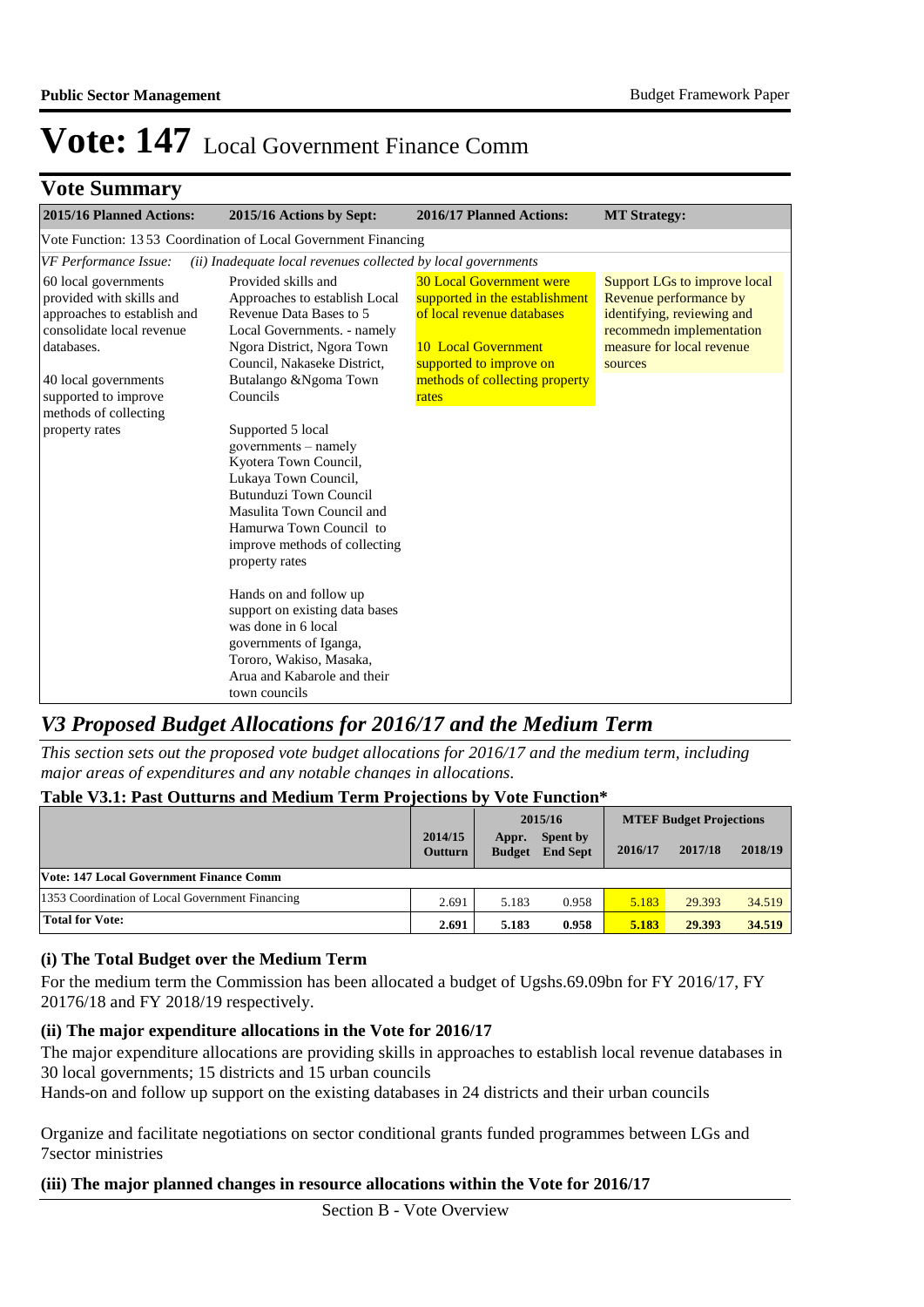### **Vote Summary**

The majr chnages in resource allocations are due to the reallocation from wage under the Human Resource Output that was distributed across the various outputs. There is an increase in consultancy services for the negotiations and the midterm review but the rest of the reallocations are as a result of proper budgeting procedures

| Table V3.2: Key Changes in Vote Resource Allocation |
|-----------------------------------------------------|
|-----------------------------------------------------|

|                          | 2016/17                      |                                                                | <b>Changes in Budget Allocations and Outputs from 2015/16 Planned Levels:</b><br>2017/18 | 2018/19 | <b>Justification for proposed Changes in</b><br><b>Expenditure and Outputs</b>                                                               |
|--------------------------|------------------------------|----------------------------------------------------------------|------------------------------------------------------------------------------------------|---------|----------------------------------------------------------------------------------------------------------------------------------------------|
|                          |                              | Vote Function: 1301 Coordination of Local Government Financing |                                                                                          |         |                                                                                                                                              |
| Output:                  |                              | 1353 01 Human Resource Management                              |                                                                                          |         |                                                                                                                                              |
| <b>UShs Bn:</b>          |                              | $-1.096$ UShs Bn:                                              | $-1.139$ UShs Bn.                                                                        |         | -1.139 Wage allocated to the various outputs                                                                                                 |
| <b>Reduction in wage</b> |                              |                                                                |                                                                                          |         | under the various departments                                                                                                                |
| Output:                  | 1353 02 LGs Budget Analysis  |                                                                |                                                                                          |         |                                                                                                                                              |
| <b>UShs Bn:</b>          |                              | 0.033 UShs Bn:                                                 | $0.041$ UShs Bn:                                                                         | 0.041   |                                                                                                                                              |
| Increment in wages and   |                              |                                                                |                                                                                          |         | This increment is due to the reallocation                                                                                                    |
| gratuity                 |                              |                                                                |                                                                                          |         | from wage under the Human Resource                                                                                                           |
|                          |                              |                                                                |                                                                                          |         | Output that was distributed across the<br>various outputs                                                                                    |
| Output:                  |                              | 1353 04 Equitable Distribution of Grants to LGs                |                                                                                          |         |                                                                                                                                              |
| <b>UShs Bn:</b>          |                              | $0.104$ UShs Bn:                                               | $0.114$ UShs Bn:                                                                         |         | $0.114$ This increment is due to the reallocation                                                                                            |
|                          | Increase in wages, gratuity  |                                                                |                                                                                          |         | from wage under the Human Resource                                                                                                           |
| and negotiations         |                              |                                                                |                                                                                          |         | Output that was distributed across the                                                                                                       |
|                          |                              |                                                                |                                                                                          |         | various outputs. There is an increase in<br>consultancy services for the negotiations<br>and the midterm review                              |
| Output:                  |                              |                                                                | 1353 05 Institutional Capacity Maintenance and Enhancement                               |         |                                                                                                                                              |
| <b>UShs Bn:</b>          |                              | $0.977$ UShs Bn:                                               | $1.004$ UShs Bn:                                                                         | 1.004   |                                                                                                                                              |
|                          | Increase in wages, gratuity, |                                                                |                                                                                          |         | This increment is due to the reallocation<br>from wage under the Human Resource<br>Output that was distributed across the<br>various outputs |

### *V4: Vote Challenges for 2016/17 and the Medium Term*

N/A *This section sets out the major challenges the vote faces in 2016/17 and the medium term which the vote has been unable to address in its spending plans.*

#### **Table V4.1: Additional Output Funding Requests**

| <b>Additional Requirements for Funding and</b><br><b>Outputs in 2016/17:</b> | <b>Justification of Requirement for</b><br><b>Additional Outputs and Funding</b>                                                |
|------------------------------------------------------------------------------|---------------------------------------------------------------------------------------------------------------------------------|
| Vote Function: 1301 Coordination of Local Government Financing               |                                                                                                                                 |
| 1353 01 Human Resource Management<br>Output:                                 |                                                                                                                                 |
| UShs Bn:<br>0.986<br><b>Revenue Officer</b>                                  | The commission plans to recruit staff to help manage the current<br>work at the commission under administration and the revenue |
| <b>System Administrator</b>                                                  | department                                                                                                                      |
| <b>Administrative Officer and</b>                                            |                                                                                                                                 |
| <b>Library Assistant</b>                                                     | A considerable period of time has passed since the last salary<br>raise for staff at the Commission. With the creation of new   |
| <b>Wage increment for staff of the Commission</b>                            | districts and town councils the work for Commission staff has                                                                   |
| <b>Improving Capacity of 41 Staff</b>                                        | increased hence the request for salary increment of Ugshs.                                                                      |
| <b>LGFC Manpower and Organization structures Reviewed</b>                    | $768,405,080$ = to cater for increment in wage NSSF and gratuity                                                                |
| <b>Field Visits Consultation with LGs and MCs to establish the</b>           | for staff.                                                                                                                      |
| issues that should be incorporated in LGFC restructuring (6                  |                                                                                                                                 |
| LGs, $6$ MCs and $12$ TCs)                                                   |                                                                                                                                 |
| <b>Printing 30 Copies of the Restructuring Report</b>                        |                                                                                                                                 |
| Easy retrieval of files and neat preservation of Records in                  |                                                                                                                                 |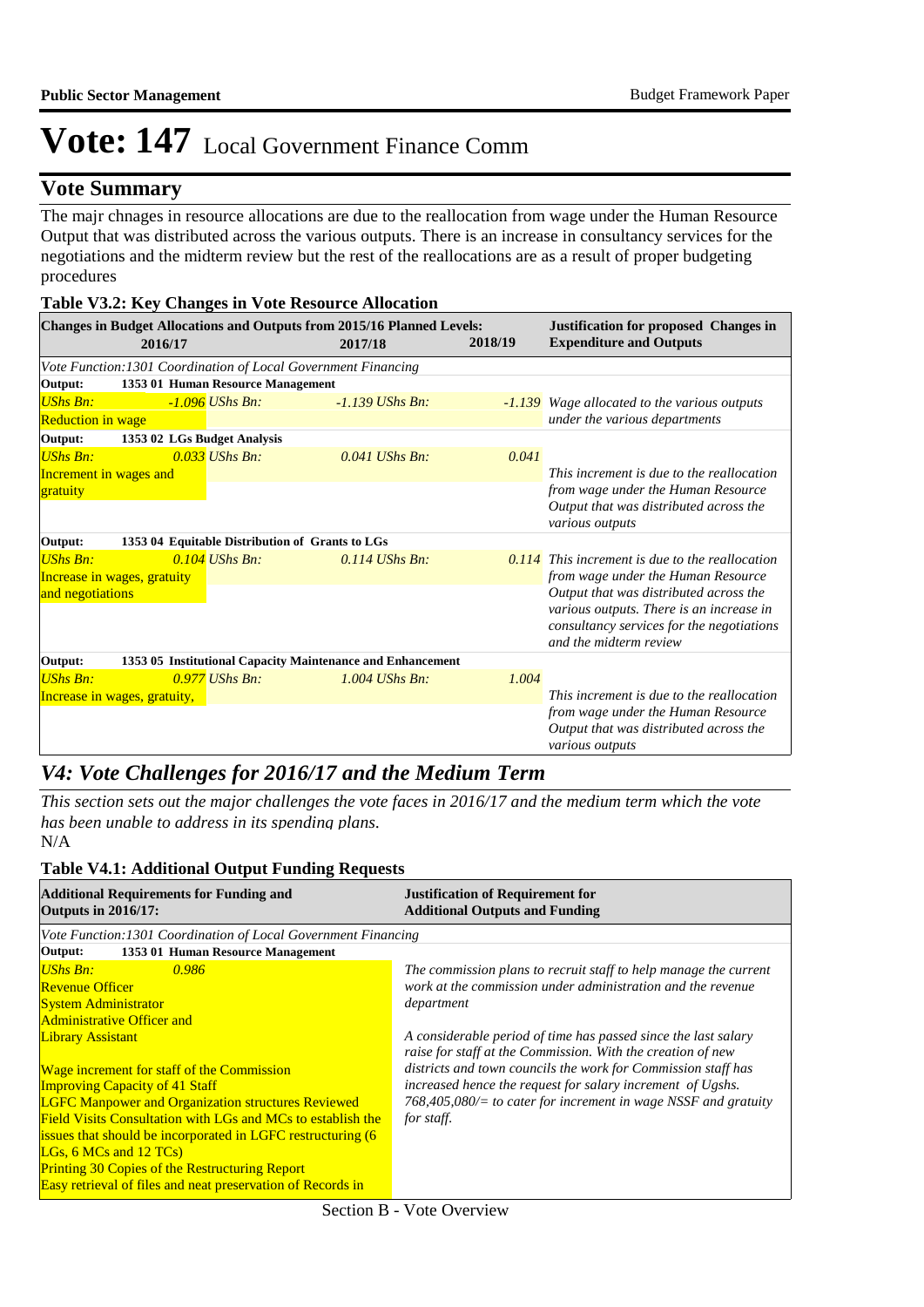|  | <b>Vote Summary</b> |  |
|--|---------------------|--|
|--|---------------------|--|

| <b>Additional Requirements for Funding and</b><br><b>Outputs in 2016/17:</b>                                                                                                                                                                                   | <b>Justification of Requirement for</b><br><b>Additional Outputs and Funding</b>                                                                                                                                                                                                                                                                                                                                                                                                                                  |  |  |  |
|----------------------------------------------------------------------------------------------------------------------------------------------------------------------------------------------------------------------------------------------------------------|-------------------------------------------------------------------------------------------------------------------------------------------------------------------------------------------------------------------------------------------------------------------------------------------------------------------------------------------------------------------------------------------------------------------------------------------------------------------------------------------------------------------|--|--|--|
| custody                                                                                                                                                                                                                                                        |                                                                                                                                                                                                                                                                                                                                                                                                                                                                                                                   |  |  |  |
| Output:<br>1353 02 LGs Budget Analysis                                                                                                                                                                                                                         |                                                                                                                                                                                                                                                                                                                                                                                                                                                                                                                   |  |  |  |
| 0.075<br><b>UShs Bn:</b><br>Conduct Forums in 20 LGs newly created LGs<br>Printing 2 Reports of the Consolidated Budget Analysis<br>Reports (2014/15 and 2015/16)                                                                                              | Conducting LG budget analysis is a core function of the<br>Commission to ensure compliance with legal compliance and also<br>ensuring that national priorities are taken into account in the<br>budget. Well prepared Budgets at the local level help in<br>channeling resources to proper use. Our involvement to this end<br>helps in achieving those goals. This also relates to the NDP sector<br>objective of ensuring that there is greater equity and flexibility of<br>Central Grants transferred to LGs. |  |  |  |
| 1353 03 Enhancement of LG Revenue Mobilisation and Generation<br>Output:                                                                                                                                                                                       |                                                                                                                                                                                                                                                                                                                                                                                                                                                                                                                   |  |  |  |
| <b>UShs Bn:</b><br>0.545<br>30 local governments; 15 districts and 15 urban councils<br>provided with skills and approaches to establish local<br>revenue databases.<br>20 local governments supported with improved methods for<br>collecting property rates. | Establishment of local revenue data bases relates to the NDP and<br>the PSM-SIP sector objectives of implementing measures to aimed<br>at enhancing mobilisation and administration of local revenues.<br>When the data bases are installed and officers trained to operate,<br>potentially there will be efficiency in the collection of local<br>revenues hence improve on quality and quantity in the provision<br>of service delivery by local governments.                                                   |  |  |  |
| Output:<br>1353 04 Equitable Distribution of Grants to LGs                                                                                                                                                                                                     |                                                                                                                                                                                                                                                                                                                                                                                                                                                                                                                   |  |  |  |
| <b>UShs Bn:</b><br>0.170<br>Assess the contribution made by the Negotiation process<br>towards effective operationalisation of grants in LGs for<br>improved service delivery<br>Conclude the the                                                              | These are among the major activities of the commission and they<br>need funding because FINMAP is providing half the funds the<br>Commission needs to contribute to these activities too but due to<br>limited resources the activities are unfunded                                                                                                                                                                                                                                                              |  |  |  |
| <b>Assessment of Benefits from Extending transfers to LLGs</b><br>and service units                                                                                                                                                                            |                                                                                                                                                                                                                                                                                                                                                                                                                                                                                                                   |  |  |  |
| Output:<br>1353 05 Institutional Capacity Maintenance and Enhancement                                                                                                                                                                                          |                                                                                                                                                                                                                                                                                                                                                                                                                                                                                                                   |  |  |  |
| <b>UShs Bn:</b><br>0.230<br>Consultant procured to develop and install the MIS in the<br>Commission<br>Data Analysis training in Epi Info/SPSS<br>Review of the ICT security policy<br>Develop a resource Center Policy                                        | Due to insufficient funding these activities that enhance the<br>capacity of the Commission were left unfunded                                                                                                                                                                                                                                                                                                                                                                                                    |  |  |  |

*This section discusses how the vote's plans will address and respond to the cross-cutting policy, issues of gender and equity; HIV/AIDS; and the Environment, and other budgetary issues such as Arrears and NTR..* 

#### **(i) Cross-cutting Policy Issues**

*(i) Gender and Equity*

*(ii) HIV/AIDS*

*(iii) Environment*

#### **(ii) Payment Arrears**

The table below shows all the payment arrears outstanding for the Vote:

#### **(ii) Non Tax Revenue Collections**

The table below shows Non-Tax Revenues that will be collected under the Vote: